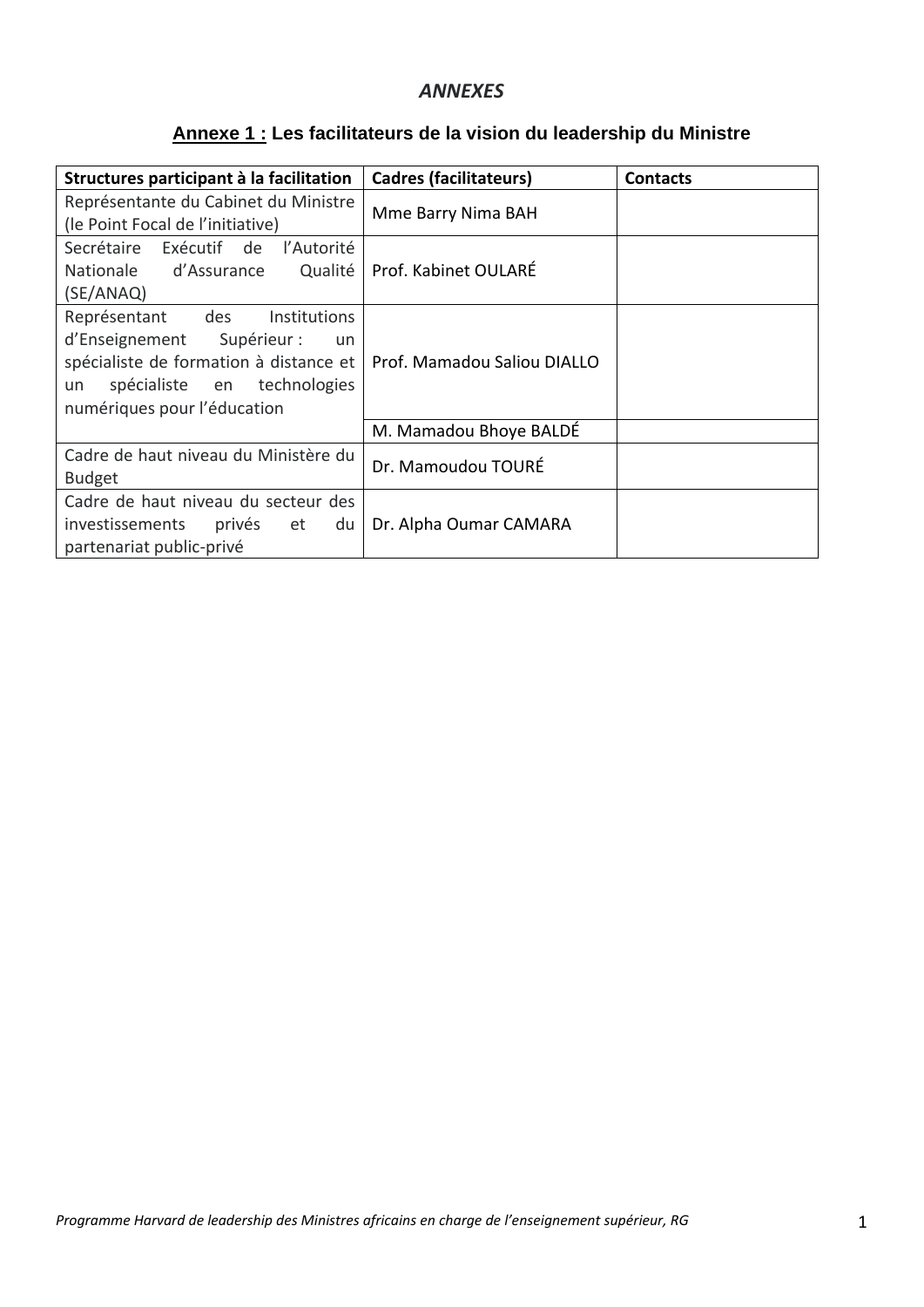### **Annexe 2 : Les Leaders de Stratégies**

#### **Indicator for Success #1: Number of student's assessment methods and tools improved/developed**

| <b>Strategy</b>                                                                                           | Owner                        | <b>Rationale</b>                                                                                                                                                           | <b>Communication Plan</b>                                                                                                     | <b>Contacts</b>                                                              |
|-----------------------------------------------------------------------------------------------------------|------------------------------|----------------------------------------------------------------------------------------------------------------------------------------------------------------------------|-------------------------------------------------------------------------------------------------------------------------------|------------------------------------------------------------------------------|
| 1. Improve student<br>assessment methods                                                                  | Pr. Djenabou<br>BALDÉ        | Director of Post<br>$\bullet$<br><b>Graduate Studies</b><br>/ Institute of<br>Education<br><b>Sciences</b><br>Expert on<br>$\bullet$<br>Educational<br><b>Sciences</b>     | <b>Meeting Monthly</b><br>$\bullet$<br>with Enablers<br>(Activity reports)<br>Exchanges by mail<br>$\bullet$<br>and telephone | Tel: +224622440202<br>Mail:<br>baldedjebou60@gmail.com                       |
| 2. Review student<br>assessment tools                                                                     | Dr. Moussa<br>CAMARA         | Deputy Director /<br>$\bullet$<br>Institute of<br>Education<br><b>Sciences</b><br>Education<br><b>Science Expert</b>                                                       | <b>Meeting Monthly</b><br>$\bullet$<br>with Enablers<br>(Activity reports)<br>Exchanges by mail<br>$\bullet$<br>and telephone | Tel: +224622958118<br>$\bullet$<br>Mail:<br>$\bullet$<br>moujcam58@gmail.com |
| 3. Raise the threshold<br>and increase the<br>number of formative<br>and summative<br>student evaluations | Dr. Boubacar<br><b>SYLLA</b> | Director of<br>$\bullet$<br>Scientific<br><b>Research Center</b><br>(CERESCOR)<br>Experience in<br>$\bullet$<br>managing<br>evaluations<br>(former Dean<br>and Vice Rector | <b>Meeting Monthly</b><br>٠<br>with Enablers<br>(Activity reports)<br>Exchanges by mail<br>$\bullet$<br>and telephone         | Tel: +224664319384<br>$\bullet$<br>Mail: sbacar2003@yahoo.fr<br>$\bullet$    |

#### **Indicator for Success #2: Number of trained Trainers**

I

| <b>Strategy</b>                                                                                                       | Owner                           | <b>Rationale</b>                                                                                                                                              | <b>Communication Plan</b>                                                                                                     |                                                                                  |
|-----------------------------------------------------------------------------------------------------------------------|---------------------------------|---------------------------------------------------------------------------------------------------------------------------------------------------------------|-------------------------------------------------------------------------------------------------------------------------------|----------------------------------------------------------------------------------|
| 1. Improve<br>curricula and<br>training of<br>trainers<br>programme                                                   | Pr. Alexandre<br>Lucien RICHARD | <b>General Manager</b><br>$\bullet$<br>of Private<br>University<br>Mohamed IV<br>Experience in<br>program<br>evaluation and<br>High Institute of<br>Education | <b>Meeting Monthly</b><br>$\bullet$<br>with Enablers<br>(Activity reports)<br>Exchanges by mail<br>$\bullet$<br>and telephone | Tel: +224664569271<br>$\bullet$<br>Mail: alexemajr@yahoo.fr<br>$\bullet$         |
| 2. Put in place a<br>capacity building<br>programme                                                                   | Pr. Mamadou<br>Samba BARRY      | Deputy Rector of<br>$\bullet$<br>the University of<br>Kindia<br>Experience in<br>$\bullet$<br>training of trainers                                            | <b>Meeting Monthly</b><br>$\bullet$<br>with Enablers<br>(Activity reports)<br>Exchanges by mail<br>$\bullet$<br>and telephone | Tel: +224628108529<br>$\bullet$<br>Mail:<br>$\bullet$<br>barry mamadous@yahoo.fr |
| 3. Strengthen the<br>skills of trainers<br>(pedagogy,<br>evaluation<br>method, courses,<br>diplomas, ethics,<br>etc.) | Pr. Mamadou<br>Cellou DIALLO    | Deputy Director /<br>$\bullet$<br>Institute of<br><b>Education Sciences</b><br>Expert on<br>Evaluation                                                        | <b>Meeting Monthly</b><br>$\bullet$<br>with Enablers<br>(Activity reports)<br>Exchanges by mail<br>٠<br>and telephone         | Tel: +224628002218<br>$\bullet$<br>Mail:<br>$\bullet$<br>mcelloud2003@gmail.com  |

#### **Indicator for Success #3: Number of signed and implemented partnership between the socio-economic sector and higher education institutions**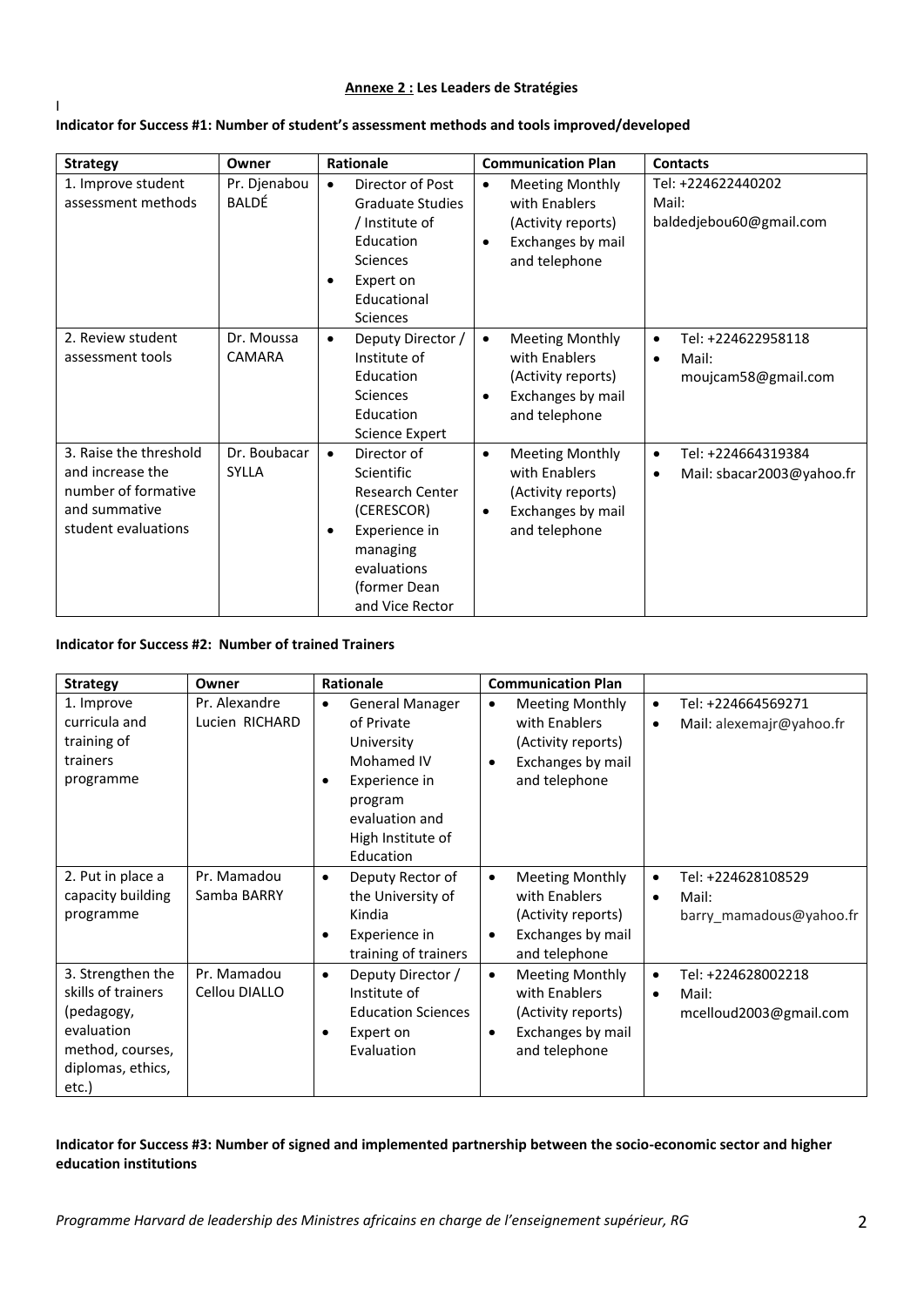| <b>Strategy</b>                                                                                                                   | Owner                          | Rationale                                                                                                                                                                                                      | Communication<br>Plan                                                                                                           |                                                                                   |
|-----------------------------------------------------------------------------------------------------------------------------------|--------------------------------|----------------------------------------------------------------------------------------------------------------------------------------------------------------------------------------------------------------|---------------------------------------------------------------------------------------------------------------------------------|-----------------------------------------------------------------------------------|
| 1. Improve the<br>governance of<br>institutions (board<br>of directors,<br>university councils,<br>audit, setting up<br>auditors) | Mr. Mamadou<br>Dian BAH        | <b>Chief State</b><br>$\bullet$<br>Portfolio<br>Management<br>Section<br>Chairman of the<br>$\bullet$<br>compliance<br>committee of<br>the statutes of<br>public bodies                                        | Meeting<br>$\bullet$<br>Monthly with<br>Enablers<br>(Activity<br>reports)<br>Exchanges by<br>$\bullet$<br>mail and<br>telephone | Tel: +224621225537<br>$\bullet$<br>Mail: bahmamadoudian32@yahoo.fr<br>$\bullet$   |
| 2. Strengthen the<br>professionalization<br>of training                                                                           | Mr. Alexandre<br><b>CAMARA</b> | CEO of Globe<br>$\bullet$<br><b>Trans</b><br>Initiator of the<br>$\bullet$<br>African Center<br>for Training and<br><b>Business</b><br>Support<br>Willingness to<br>$\bullet$<br>work with the<br><b>MESRS</b> | Meeting<br>$\bullet$<br>Monthly with<br>Enablers<br>(Activity<br>reports)<br>Exchanges by<br>$\bullet$<br>mail and<br>telephone | Tel: +224664246424<br>$\bullet$<br>Mail: dg@globetrans2005.com<br>$\bullet$       |
| 3. Promote the<br>entrepreneurship of<br>young graduates                                                                          | Mrs. Hann<br>Djenaba KEITA     | National<br>$\bullet$<br>Coordinator of<br>the INTEGRA /<br><b>ITC Program</b><br><b>Former Deputy</b><br>$\bullet$<br>Director Agency<br>for Promoting<br>private<br>investments<br>(APIP)                    | Meeting<br>$\bullet$<br>Monthly with<br>Enablers<br>(Activity<br>reports)<br>Exchanges by<br>$\bullet$<br>mail and<br>telephone | Tel: +224656380000<br>$\bullet$<br>Mail: dkeita@intracen.org<br>$\bullet$         |
| 4. Promote inclusion<br>of young graduates<br>in the private sector                                                               | Mr. Abdoul<br>Karim DIALLO     | Deputy<br>$\bullet$<br>Manager of<br>SONOCO Group                                                                                                                                                              | Meeting<br>$\bullet$<br>Monthly with<br>Enablers<br>(Activity<br>reports)<br>Exchanges by<br>$\bullet$<br>mail and<br>telephone | Tel: +224628200200<br>$\bullet$<br>Mail: abdoul.diallo@sonoco-sa.com<br>$\bullet$ |